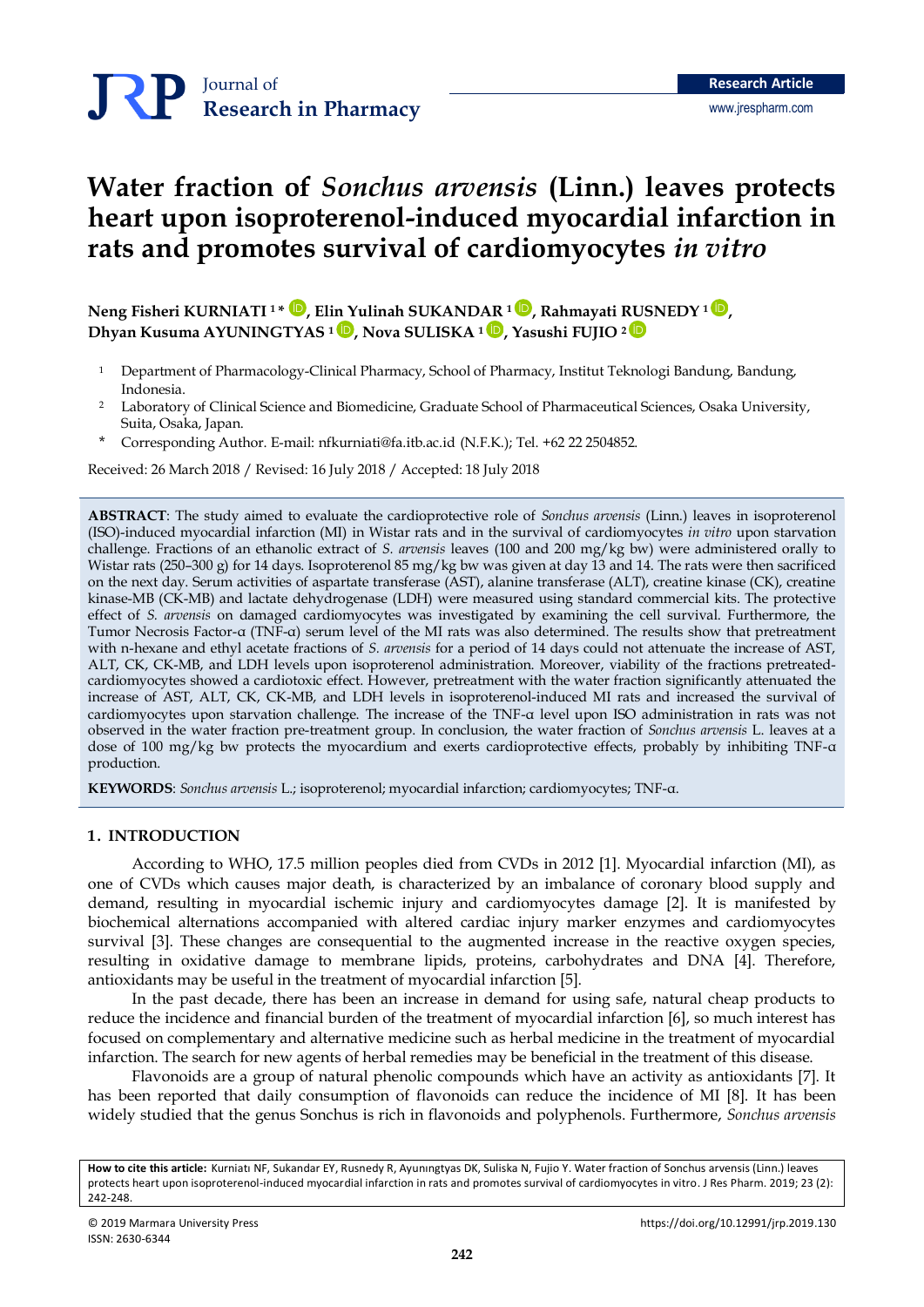L. is one of the plants that has been reported to have flavonoid, therefore we hypothesized that *S. arvensis* L. might have cardioprotective effect [9].

Isoproterenol is a potent synthetic catecholamine which induces subendocardial myocardial ischemia and hypoxia. Isoproterenol administration is followed by numerous pathophysiology and biochemical changes such as lipid peroxidation, hyperlipidemia, inflammation, myocyte loss, necrosis, increased calcium overload, and alterations of membrane permeability [10]. Administration of isoproterenol to test animal closely resembles local myocardial infarction-like pathological changes seen in human myocardial infarction [11]. We therefore investigated the effects of the oral administration of the *S. arvensis* (Linn.) ethanolic extract and its fraction on the cardiac marker and on pro-inflammatory cytokine in isoproterenol-induced myocardial infarction rats. The cardiaoprotective effect was also studied *in vitro* by measuring cardiomyocytes survival upon nutrient deprivation

## **2. RESULTS**

### **2.1. Effect of fractions of** *Sonchus arvensis* **ethanolic extract on cardiac injury marker**

In our previous study, pretreatment with ethanolic extract of *S. arvensis* (50, 100 and 200 mg/kg bw) daily for a period of 14 days attenuated significantly the serum activities of AST, ALT, CK, CK-MB and LDH enzymes compared to ISO alone treated (positive control) rats [12]. However, increase of the dose did not increase its activities. The study was then continued on evaluating *S. arvensis* fraction's activities on cardiac injury marker of ISO-induced MI rats using separated 8 groups.

As can be seen in Table 1, pretreatment with n-hexane and ethyl acetate fraction of *S. arvensis* for a period of 14 days had no effect on serum activities of AST, ALT, CK, CK-MB, and LDH enzymes compared to ISO alone treated rats. However, pretreatment with water fractions of *S. arvensis* at dose of 100 mg/kg bw for a period of 14 days showed that water fraction normalized the activities of all cardiac marker studied, indicating cardiac protective effect of water fraction of *S. arvensis* upon ISO administration. The inhibition of water fraction of *S. arvensis* on cardiac marker enzymes activities were higher when the dose of water fraction was increased to 200 mg/kg bw, suggesting a dose-dependent activity.

|                                                | <b>Parameters</b> |                         |                    |                   |                     |
|------------------------------------------------|-------------------|-------------------------|--------------------|-------------------|---------------------|
| Group                                          | AST<br>I.U/L      | $\mathbf{ALT}$<br>I.U/L | <b>CK</b><br>mg/dL | $CK-MB$<br>I.U/L  | <b>LDH</b><br>I.U/L |
| Negative Control                               | $130.2 \pm 11.3$  | $102.6 \pm 2.8$         | $0.62 \pm 0.04$    | $179.11 \pm 10.7$ | $357.4 \pm 13.2$    |
| Positive Control                               | $171.1 \pm 8$ #   | $133 \pm 13.2$ #        | $0.73 \pm 0.01$ #  | $282.8 \pm 7.6^*$ | $779.8 \pm 22.0$ #  |
| n-Hexane fraction<br>$100 \,\mathrm{mg/kg}$ bw | $193.3 \pm 7.9$   | $174.7 \pm 6.9$         | $0.76 \pm 0.07$    | $753.0 \pm 12.1$  | $1696.7 \pm 13.4$   |
| n-Hexane fraction<br>200 mg/kg bw              | $205.7 \pm 3.3$   | $190.0 \pm 6.3$         | $0.94 \pm 0.07$    | $780.0 \pm 3.9$   | $1899.3 \pm 21.8$   |
| Ethyl acetate<br>fraction<br>100 mg/kg bw      | $171.0 \pm 9.1$   | $135.2 \pm 12.4$        | $0.73 \pm 0.02$    | $711.6 \pm 12.8$  | $1221.1 \pm 46.3$   |
| Ethyl acetate<br>fraction<br>200 mg/kg bw      | $155.7 \pm 11.1$  | $117.2 \pm 13.4$        | $0.71 \pm 0.03$    | $297.9 \pm 9.6$   | $797.8 \pm 49.3$    |
| Water fraction<br>100 mg/kg bw                 | $132.5 \pm 2.4*$  | $103.0 \pm 1.4*$        | $0.62 \pm 0.02$    | $161.9 \pm 4.8^*$ | $259.3 \pm 14.4*$   |
| Water fraction<br>$200 \,\mathrm{mg/kg}$ bw    | $119.5 \pm 4.8^*$ | $81.9 \pm 9.5^*$        | $0.30 \pm 0.18$ *  | $112.3 \pm 9.4^*$ | $221.8 \pm 13.7*$   |

**Table 1.** Effect of fraction of ethanolic extract of *Sonchus arvensis* (Linn.) on cardiac injury markers in isoproterenol-induced myocardial infarction in rat.

All values are expressed as Mean  $\pm$  SD (n = 3). # means p < 0.05 compared to negative control and \* means p < 0.05 compared to positive control.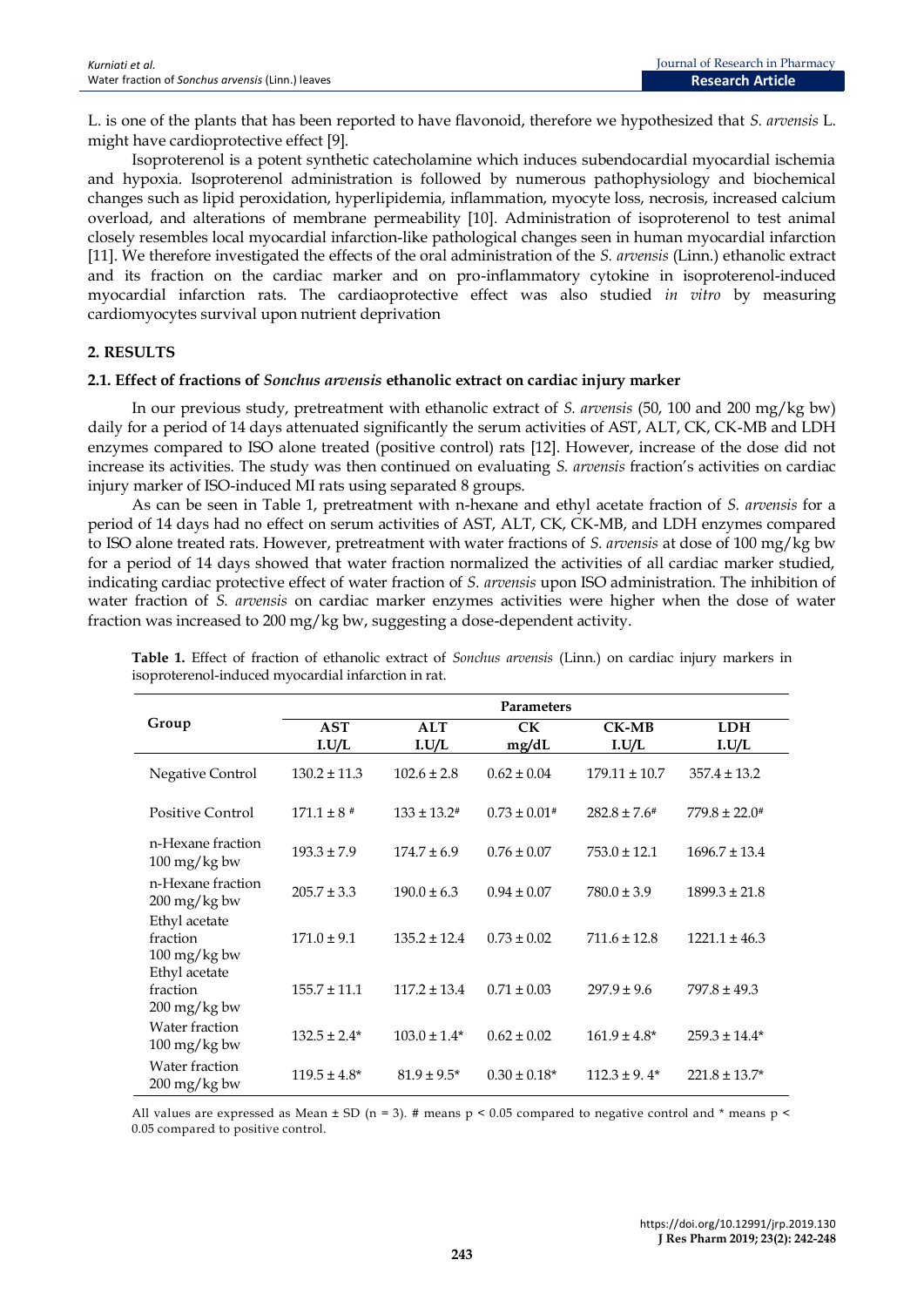# **2.2. Effect of fractions of** *Sonchus arvensis* **ethanolic extract on cardiomyocyte survival after starvation challenge**

The survival of cardiomyocytes after a starvation-challenge was assessed by cell titer blue assay (Figure 1). It was found that cardiomyocyte nutrient deprivation treatment significantly reduced cell viability to 36.58% when compared to the normal control. The viability of starved cardiomyocytes cells upon ethanolic extract, n-hexane fraction and ethyl acetate fraction of *Sonchus arvensis* pretreatment had lower viability than serum-deprived cells (positive control), indicating cardiotoxic effect of the treatment. Only water fraction of *Sonchus arvensis* could significantly increase viability of cardiomyocytes upon starvation challenge. The effect of water fraction of *Sonchus arvensis* was similar to leukemia inhibitory factor (LIF) effect.



**Figure 1.** The protection of water fraction of *Sonchus arvensis* against starvation-induced injury in cardiomyocytes cells. Cells were treated based on their group and starved for 24 h. Cell viability was then measured by cell titer blue assay. The data are expressed as mean ± SEM. Three replicates were done in each experiment. Three independent experiments were performed. # indicated the groups with significant difference ( $p \le 0.05$ ) when compared to the negative control group.  $*$  indicated the groups with significant difference (p < 0.05) when compared to the serum deprivation group. LIF compound was used as survival reference control group.

## **2.3 Effect of fractions of** *Sonchus arvensis* **ethanolic extract on TNF-α serum level of isoproterenolinduced myocardial infarction in rats.**

Tumor Necrosis Factor-α (TNF-α), a proinflammatory cytokine, has been reported to induce apoptosis. As TNF receptor is expressed in cardiomyocytes, therefore high level of TNF-α serum may cause cardiomyocytes death [13]. To understand further on mechanism of fractions of *S. arvensis* in protecting the cardiomyocytes, serum level of TNF-α was measured (Figure 2). It was found that ISO administration alone could significantly increase level of TNF-α compared to negative control group suggesting that isoproterenol administration induced inflammation in rats. Similar with previous result, only pretreatment with water fractions of *S. arvensis* could significantly attenuate the increase of TNF-α serum level upon ISO administration.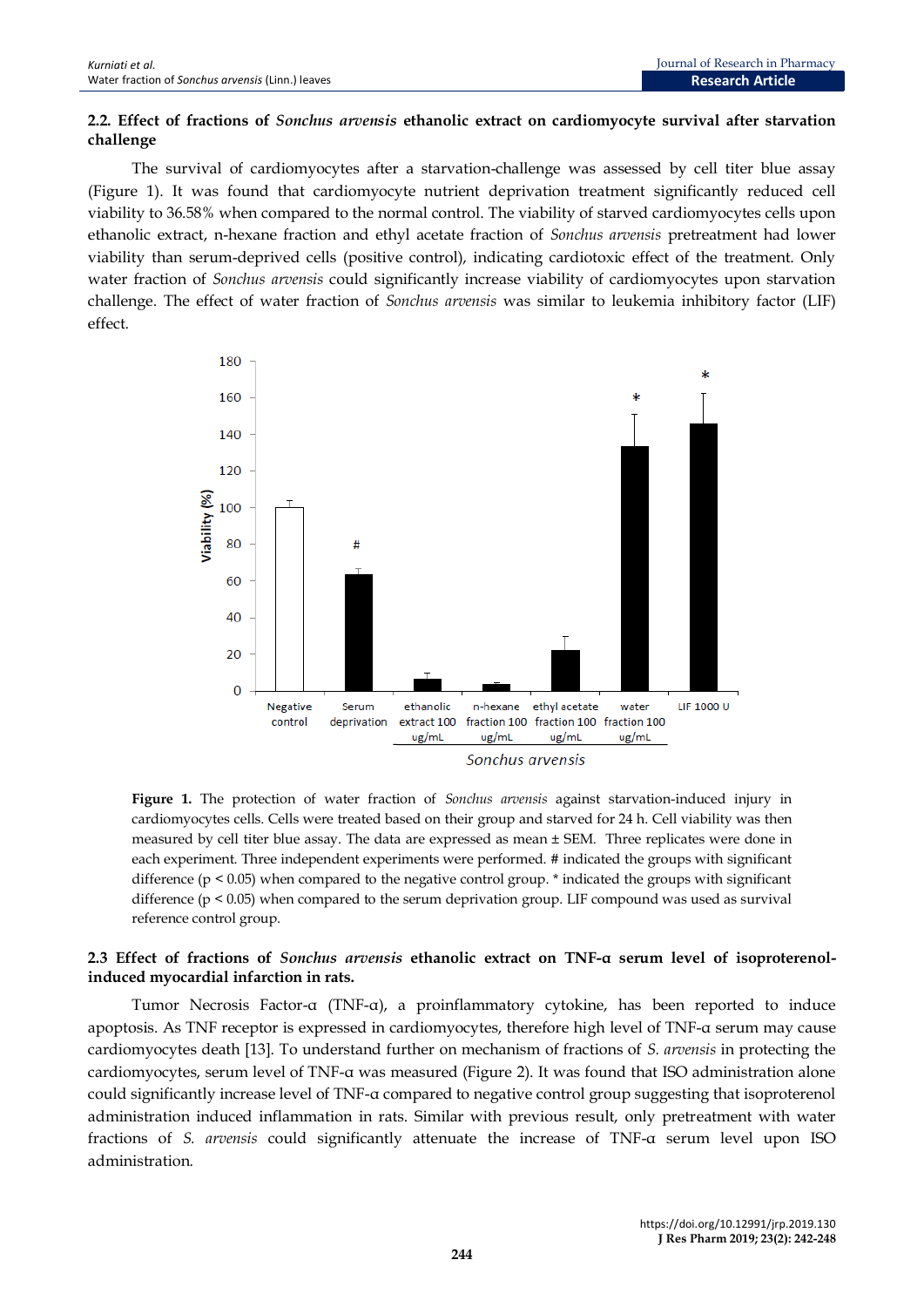

**Figure 2.** Water fraction of *Sonchus arvensis* reduced the TNF-α serum level of isoproterenol-induced myocardial infarction in rats. Animals were pre-treated with extract or fractions based on their group for 14 days and then injected with isoproterenol 85 mg/kg bw intraperitoneally for 2 consecutive days. While positive control group only received isoproterenol intraperitoneally for 2 consecutive days. TNF-α serum level was then measured using ELISA kit. The data are expressed as mean ± SD. n=3/group. # indicated the groups with significant difference  $(p < 0.05)$  when compared to the negative control group.  $*$  indicated the groups with significant difference  $(p < 0.05)$  when compared to the positive control group.

#### **3. DISCUSSION**

In present study, the effect of ethanolic extract of *S. arvensis* and its fractions as cardioprotective drug was studied *in vivo* and *in vitro*. It was found that only water fraction of *S. arvensis* that attenuated the increase of cardiac injury marker due to isoproterenol administration. In line with *in vivo* study, result from *in vitro* study also showed that only water fraction of *S. arvensis* that could protect cardiomyocytes from apoptosis due to starvation challenge. Overall, our results provide information that water fraction of *S. arvensis* has a potency to be developed further as cardioprotective drug.

Myocardium pathophysiological changes were found to be in well accordance with the increase in cardiac biomarker enzyme activities in the serum of MI rats [14]. The present study shows that pretreatment with water fraction of *S. arvensis* significantly prevented the increase of AST, ALT, CK, CK-MB, and LDH level in serum. While other fractions of *S. arvensis* showed the increase of serum AST, ALT, CK, CK-MB, and LDH level, even higher than positive control group. The similar result was exhibited by examining the viability of starved cardiomyocytes cells which showed higher viability than positive control for water fraction but lower viability for other fractions, indicating cardiotoxic effect of ethanolic extract, n-hexane fraction and ethyl acetate fraction of *Sonchus arvensis*.

Myocardial cell apoptosis played a key role in heart dysfunction after MI. In the present study, water fraction of *S. arvensis* demonstrated significant anti-apoptotic property *in vitro*. Pre-treatment with water fraction prevented cell loss induced by apoptosis. As this data is in line with *in vivo* data and TNF-α level in rat serum was low in water fraction pretreatment group, it suggests that water fraction of *S. arvensis* exhibited protective effects by inhibiting the release of TNF-α, a pro-inflammatory cytokine. However, further study is still needed to prove the concept.

Among six sonchus (*Sonchus oleraceus* L., *Sonchus arvensis* L., *Sonchus asper* (L.) Hill., *Sonchus uliginosus* M.B., *Sonchus brachyotus* DC. and *Sonchus lingianus* Shih) which were investigated by Xia, *S. arvensis* extract contained the highest antioxidant [15]. Moreover, it is known that flavonoids have antioxidant activity and are soluble in water when it binds to sugar groups [16]. Study by Khan showed that total flavonoids in various fractions of *S. arvensis* are found the highest in methanol fraction and the lowest in n-hexane fraction [17]. Furthermore, previous study by Khan also showed that flavonoids content in *S. arvensis* is a hydrophilic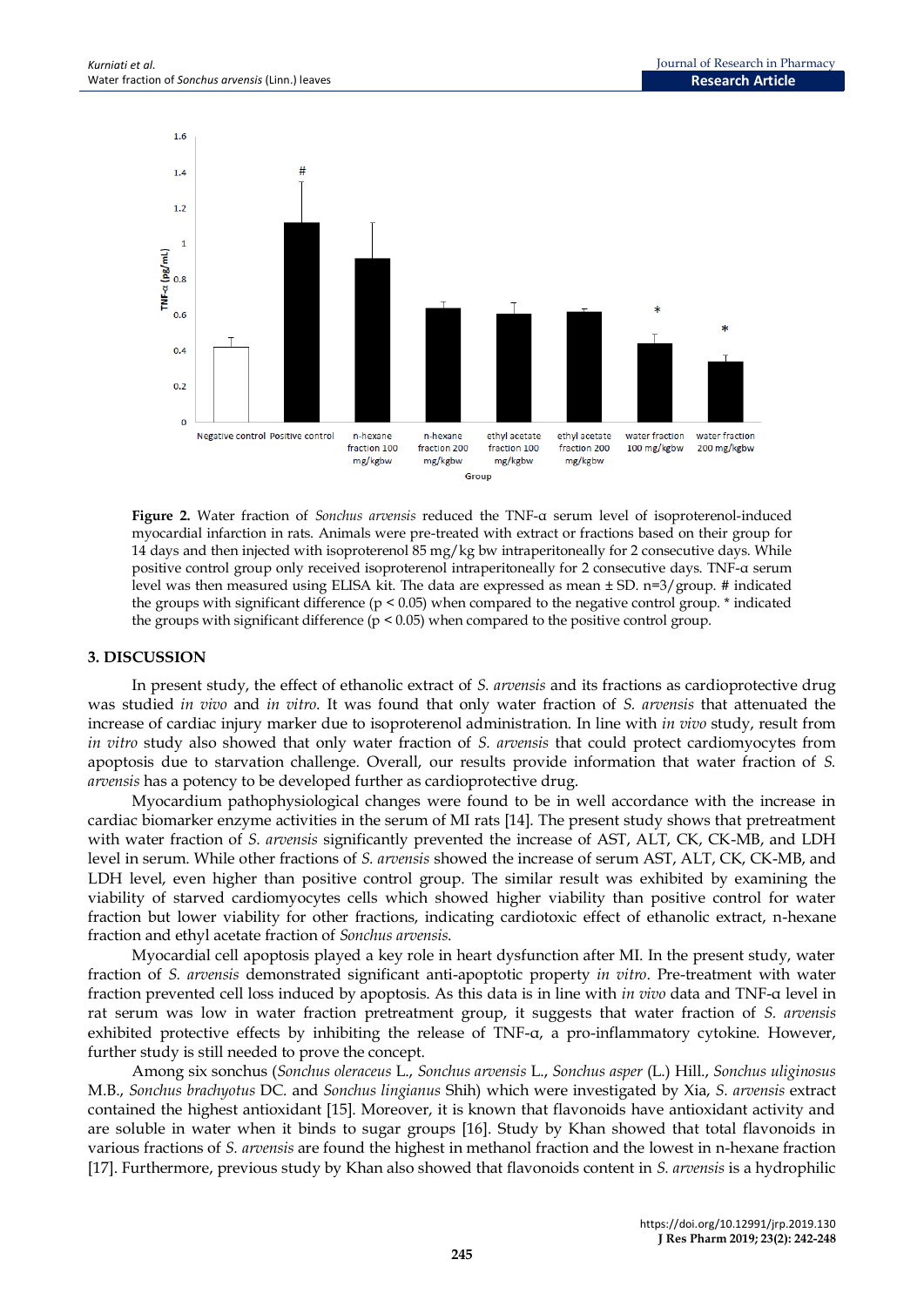compound, thus the presence is most likely to be found in water fraction. In this study, we also measured flavonoid level in our water fraction of *S. arvensis* and found 10.24 mg flavonoid/g fraction. Therefore, we hypothesized that flavonoids might play a role in cardioprotective activity in water fraction of *S. arvensis*.

This study implies a pharmacological knowledge of a water fraction of *S. arvensis* Linn. for the protection of heart upon myocardial infarction. The therapeutic use of a water fraction of *S. arvensis* Linn. can be explored further for other type of cardiovascular disease. This study may act as a pharmacological groundwork of the cardioprotection effect of *S. arvensis* Linn.; however, one of the limitations of this study is that the cardioprotective effect of the water fraction of *S. arvensis* Linn was only tested on rat and cardiomyocytes. More studies need to be conducted to affirm the cardioprotective potential of *S. arvensis* Linn to humans.

## **4. CONCLUSION**

In conclusion, our study firstly demonstrated cardioprotection of water fraction of *Sonchus arvensis* L. leaves against isoproterenol-induced myocardial infarction in rats and cardiomyocytes survival upon nutrition deprivation. One of probable mechanisms of cardioprotection of water fraction of *Sonchus arvensis* L. leaves is by reducing the TNF-α production. Our results suggest that water fraction of *Sonchus arvensis* L. is potential to be developed further as a cardioprotective drug.

## **5. MATERIALS AND METHODS**

### **5.1 Material**

The ethanol extract of *Sonchus arvensis* (Linn.) leaves were freshly collected from Baleendah, West Java–Indonesia and determined in Herbarium Bandungense, School of Life Sciences and Technology, Institut Teknologi Bandung (No. 2154/I1.CO2.2/PL/2016). Aspartate Transaminase (AST), Alanine Transaminase (ALT), creatine kinase (CK), creatine kinase-MB (CK-MB), and lactate dehydrogenase (LDH) commercial kits were supplied by Sclavo Diagnostic International, Sovicille, Italy. Tumor necrosis factor-α (TNF-α) enzymelinked immuno sorbent assay (ELISA) kits were supplied by Biolegend, San Diego, CA, USA. Isoproterenol was purchased from Sigma Aldrich Chemical Co., LLC., USA. Moreover, Leukemia Inhibitory Factor (LIF) was purchased from Merck Millipore, Darmstadt, Germany. Other reagents were of commercial analytical grade. All other chemicals and reagents used for study were of analytical grade and were purchased from approved organizations.

## **5.2 Extraction and fractionation of** *Sonchus arvensis* **(Linn.)**

Crude drug of *S. arvensis* leaves was extracted by reflux method using ethanol 96% as a solvent, then evaporated to obtain a thick extract. The crude extract (50 g) was dispersed in hot water and subjected to sequential liquid-liquid extraction with n-hexane and ethyl acetate to yield fractions. These processes produced n-hexane, ethyl acetate, and water fraction.

## **5.3 Experimental procedure**

Twenty four male Wistar rats (weighing 250–300 g) obtained from the Laboratory Animal Center of the School Pharmacy-Institute Technology Bandung used in the study. The animals were maintained under standard laboratory conditions at  $25 \pm 5$  °C with a 12-h light/dark cycle.

All animal experimental protocols have been approved by the Institutional Animal Ethics Committee (IAEC) in accordance with the Committee's guidelines for the Objective of Supervision and Control of Animal Experiments (No. 02/KEPHP-ITB/09-2017).

The rats were divided into 8 groups (3 in each group): (1) negative control group, (2) positive control group, (3) n-hexane fraction 100 mg/kg bw, (4) n-hexane fraction 100 mg/kg bw, (5) ethyl-acetate fraction 100 mg/kg bw, (6) ethyl-acetate fraction 200mg/kg bw, (7) water fraction 100 mg/kg bw, and (8) water fraction 200 mg/kg bw. All test groups were fed with the suspension of fractions of *Sonchus arvensis* (Linn.) extract by oral gavage once a day for 14 days, along with standard rat chow and water ad libitum. On day 13 and 14, isoproterenol (85 mg/kg bw; i.p) was given to positive control group and test groups [17]. After 24 h of the last treatment, orbital blood samples were collected from all groups. Blood were collected and centrifuged at 3000 rpm for 10 min to obtain the serum. The samples were stored at -80 °C until used.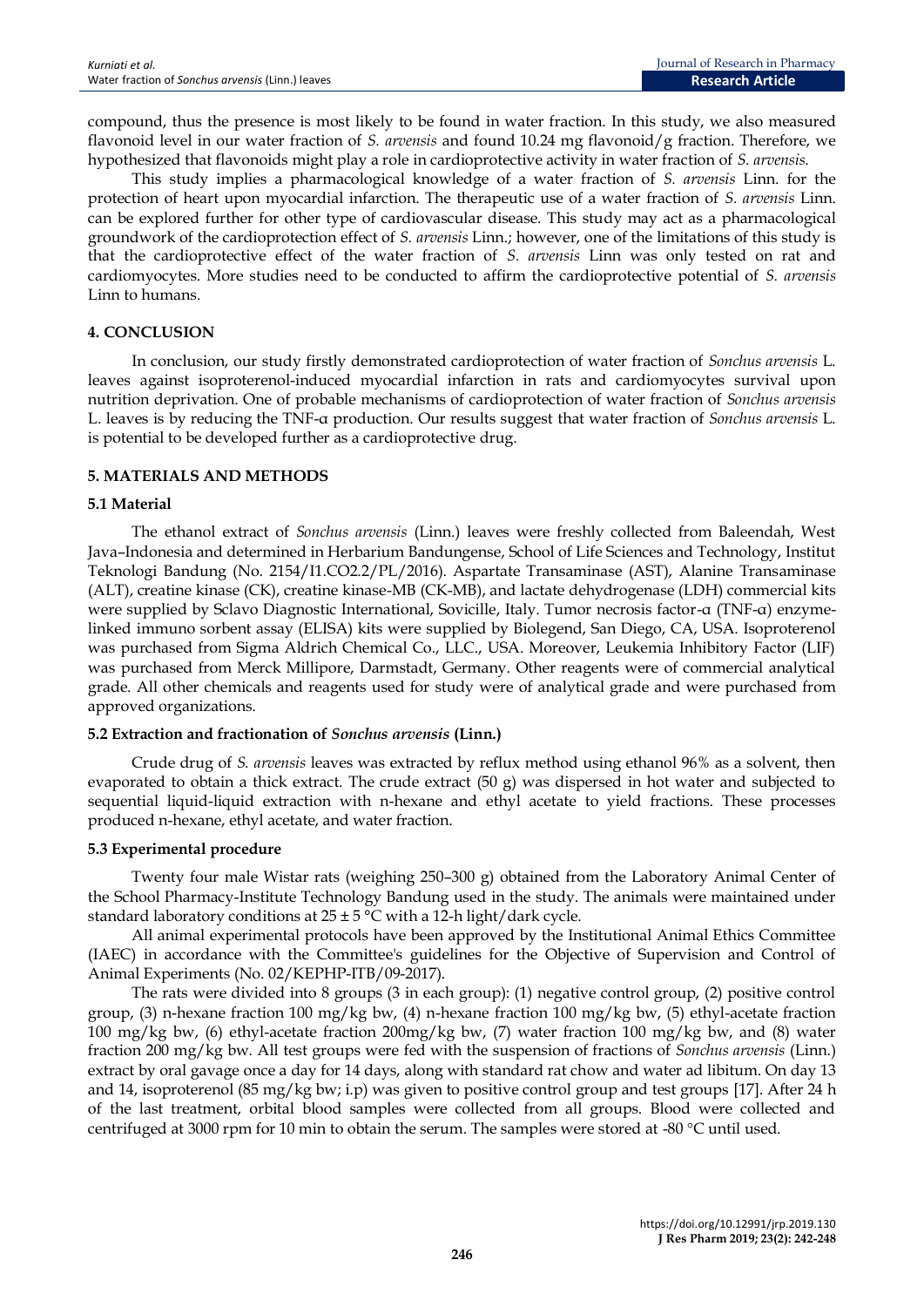### **5.4 Measurement of cardiac injury biomarkers**

Serum was used for estimation of Aspartate Transaminase (AST), Alanine Transaminase (ALT), Creatine Kinase (CK), Creatine Kinase-MB (CK-MB), Lactate Dehydrogenase (LDH) and Tumor Necrosis Factor-α (TNF- α). The results were expressed as IU/L for AST, ALT, LDH and mg/dL for CK, CK-MB. TNF-α serum was measured using ELISA reader following the corresponding instructions and the result was expressed as pg/ml.

#### **5.5 Viability test**

Neonatal rat cardiomyocyte (NRCM) culture was prepared as described previously [18]. NRCM cells were plated on to 96-well plates for cell titer blue assay. Extract or fractions treated cells were under serum deprivation for 24h, and 10 μl CellTiter-Blue® reagent (Promega) was added to each well after extract or fractions addition. Plates were incubated for 3h at 37 °C in a tissue culture incubator, and fluorescence was measured at 560/590 nm using a plate reader. LIF was used as a reference control as it promotes cardiomyocytes survival [19].

#### **5.6 Statistical analysis**

Significant difference between control and experimental groups was assessed by ANOVA test. P< 0.05 was considered to be statistically significant. The result of this study was analyzed statistically using SPSS 20 program.

**Acknowledgement:** This study was supported by the Research, Community Service, and Innovation Programme 2017, Institut Teknologi Bandung (P3MI ITB 2017), Indonesia and by Nishimura Scholarship, Japan.

**Author contributions:** Concept – N.F.K., E.Y.S., R.R., Y.F.; Design – N.F.K., E.Y.S., R.R. and Y.F.; Supervision – N.F.K., E.Y.S.; Data Collection and Processing – R.R., D.K.A., N.S.; Analysis and Interpretation – N.F.K, E.Y.S, R.R., Y.F.; Literature Search – N.F.K, E.Y.S, R.R., Y.F.; Writing – N.F.K, R.R.; Critical Reviews – N.F.K, E.Y.S, R.R., D.K.A., N.S., Y.F.

**Conflict of interest statement:** The authors declare that there is no conflict of interest in this research.

## **REFERENCES**

- [1] World Health Organization. Global Status Report of NCD 2014. Geneva: World Health Organization; 2014. (accessed May 15, 2018)
- [2] Kloner RA. New observations regarding post-ischemia/reperfusion myocardial swelling. J Am Coll Cardiol. 2015; 65(4): 324–326[. \[CrossRef\]](https://doi.org/10.1016/j.jacc.2014.11.006)
- [3] Hemalatha K, Prince P. Preventive effects of zingerone on altered lipid peroxides and nonenzymatic antioxidants in the circulation of isoproterenol-induced myocardial infarcted rats. J Biochem Mol Toxicol. 2015; 29(2): 63–69. [\[CrossRef\]](https://doi.org/10.1002/jbt.21668)
- [4] Hassan MQ, Akhtar MS, Akhtar M, Ali J, Haque SE, Najmi AK. Edaravone protects rats against oxidative stress and apoptosis in experimentally induced myocardial infarction: Biochemical and ultrastructural evidence. Redox Rep. 2015; 20(6): 275-281[. \[CrossRef\]](https://doi.org/10.1179/1351000215y.0000000011)
- [5] Bandyopadhyay D, Chattopadhyay A, Ghosh G, Datta AG. Oxidative stress-induced ischemic heart disease: Protection by antioxidants. Curr Med Chem. 2004; 11(3): 369–387. [\[CrossRef\]](https://doi.org/10.2174/0929867043456016)
- [6] Ho JW, Jie M. Pharmacological activity of cardiovascular agents from herbal medicine. Cardiovasc Hematol Agents Med Chem. 2007; 5(4): 273–277[. \[CrossRef\]](https://doi.org/10.2174/187152507782109854)
- [7] Babu PVA, Liu D.Flavonoids and Cardiovascular Health. In: Watson RR. (Ed). Complementary and Alternative Therapies and the Aging Population. Academic Press, London, 2009, pp. 371-392. [\[CrossRef\]](https://doi.org/10.1016/b978-0-12-374228-5.x0001-7)
- [8] Hertog MGL, Feskens EJM, Hollman PCH, Katan MB, Kromhout D. Dietary antioxidant flavonoids and risk of coronary heart disease: the Zutphen Elderly Study. Lancet. 1993; 342: 1007–1011. [\[CrossRef\]](https://doi.org/10.1016/0140-6736(93)92876-u)
- [9] Khan RA. Evaluation of flavonoids and diverse antioxidant activities of *Sonchus arvensis.* [Chem Cent J.](https://www.ncbi.nlm.nih.gov/pmc/articles/PMC3505741/) 2012; 6(1): 126[.\[CrossRef\]](https://doi.org/10.1186/1752-153x-6-126)
- [10] Othman AI, Elkomy MM, El-Missiry MA, Dardor M. Epigallocatechin-3-gallate prevents cardiac apoptosis by modulating the intrinsic apoptotic pathway in isoproterenol-induced myocardial infarction. Eur J Pharmacol*.*